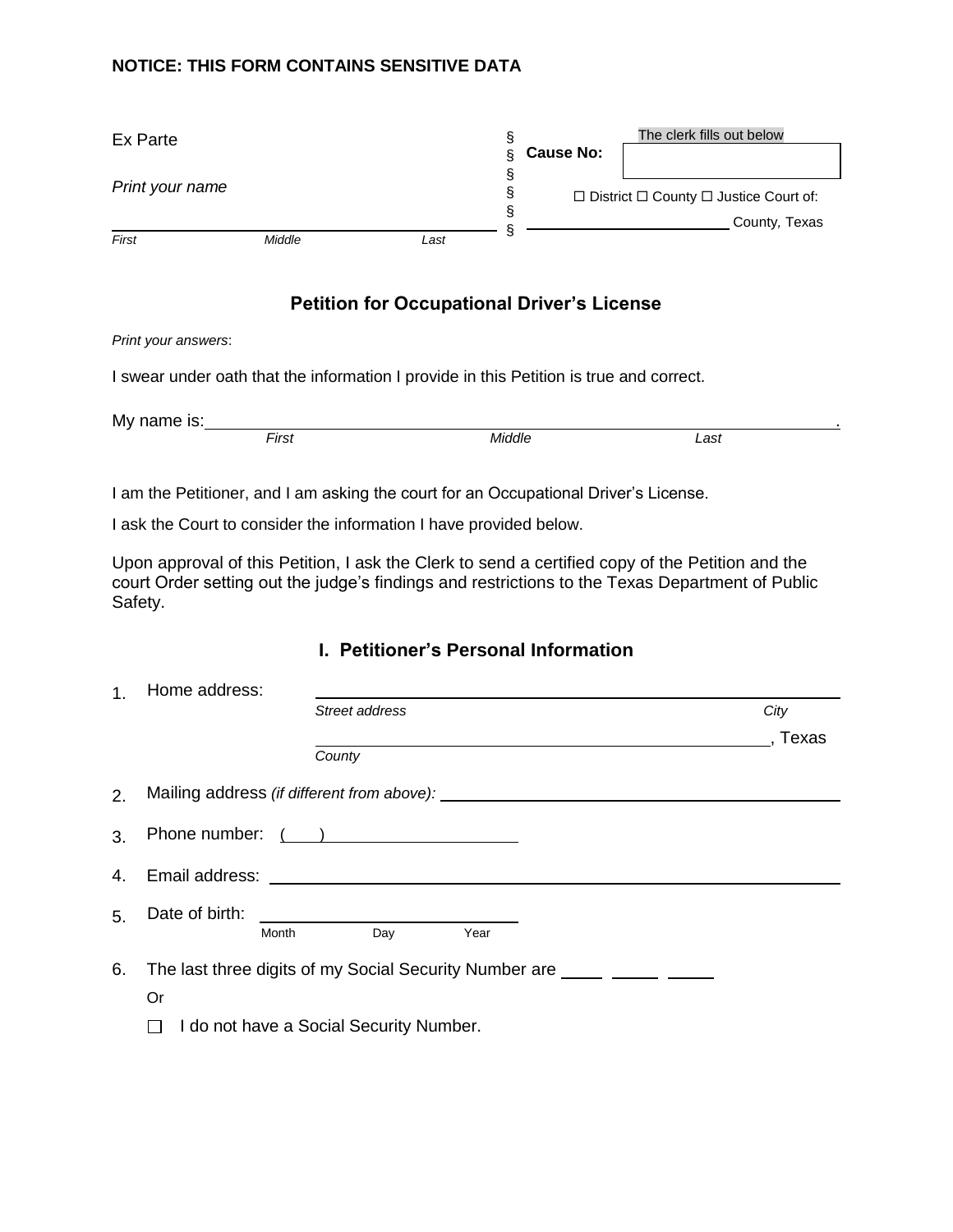# **II. Driver's License Information**

| 5. |                                                                                                                                                                                                                            |                    |                                             | Check all that apply and provide requested information: |                                                                                                                                                                                                         |           |  |
|----|----------------------------------------------------------------------------------------------------------------------------------------------------------------------------------------------------------------------------|--------------------|---------------------------------------------|---------------------------------------------------------|---------------------------------------------------------------------------------------------------------------------------------------------------------------------------------------------------------|-----------|--|
|    |                                                                                                                                                                                                                            |                    | I have never held a Texas Driver's License. |                                                         |                                                                                                                                                                                                         |           |  |
|    |                                                                                                                                                                                                                            |                    |                                             |                                                         |                                                                                                                                                                                                         |           |  |
|    |                                                                                                                                                                                                                            |                    |                                             |                                                         | My Driver's License was issued by the state of _________________________________<br>My Driver's License number is $\frac{1}{\sqrt{1-\frac{1}{2}}}\$ It expired on $\frac{(\text{date})}{(\text{date})}$ |           |  |
| 6. |                                                                                                                                                                                                                            |                    |                                             |                                                         | Was your license suspended because of a physical or mental disability?                                                                                                                                  | Yes<br>No |  |
|    | Yes<br>No                                                                                                                                                                                                                  |                    |                                             |                                                         |                                                                                                                                                                                                         |           |  |
|    |                                                                                                                                                                                                                            |                    |                                             |                                                         | Have you had 2 or more occupational driver's licenses in the last 10 years? $\vert \vert$ Yes                                                                                                           | No        |  |
|    |                                                                                                                                                                                                                            |                    |                                             | <b>Notice to the State</b><br>III.                      |                                                                                                                                                                                                         |           |  |
| 7. | If any of the following are applicable, the Clerk of the Court should serve the State with<br>notice of this Petition as required by the Texas Transportation Code section 521.243(a).                                     |                    |                                             |                                                         |                                                                                                                                                                                                         |           |  |
|    | (Check all that apply and fill in the blanks.)<br>My license was suspended under Transportation Code section 521.342? (Conviction of<br>Α.<br>various offenses of an individual under the age of 21)<br>$Yes \mid \mid No$ |                    |                                             |                                                         |                                                                                                                                                                                                         |           |  |
|    |                                                                                                                                                                                                                            | Date of conviction |                                             |                                                         | Court of conviction                                                                                                                                                                                     |           |  |
|    | I was convicted under:<br>В.                                                                                                                                                                                               |                    |                                             |                                                         |                                                                                                                                                                                                         |           |  |
|    |                                                                                                                                                                                                                            | а. І І             |                                             | Penal Code section 49.04 (Driving While Intoxicated)    |                                                                                                                                                                                                         |           |  |
|    |                                                                                                                                                                                                                            |                    | Date of conviction                          | Court of conviction                                     |                                                                                                                                                                                                         |           |  |
|    |                                                                                                                                                                                                                            |                    |                                             |                                                         | b. Penal Code section 19.05 (Criminally Negligent Homicide)                                                                                                                                             |           |  |
|    |                                                                                                                                                                                                                            |                    | Date of conviction                          | Court of conviction                                     |                                                                                                                                                                                                         |           |  |
|    |                                                                                                                                                                                                                            | C.                 |                                             | Penal Code section 49.07 (Intoxication Assault)         |                                                                                                                                                                                                         |           |  |
|    |                                                                                                                                                                                                                            |                    | Date of conviction                          | Court of conviction                                     |                                                                                                                                                                                                         |           |  |
|    |                                                                                                                                                                                                                            | d.                 |                                             | Penal Code section 49.08 (Intoxication Manslaughter)    |                                                                                                                                                                                                         |           |  |

Date of conviction Court of conviction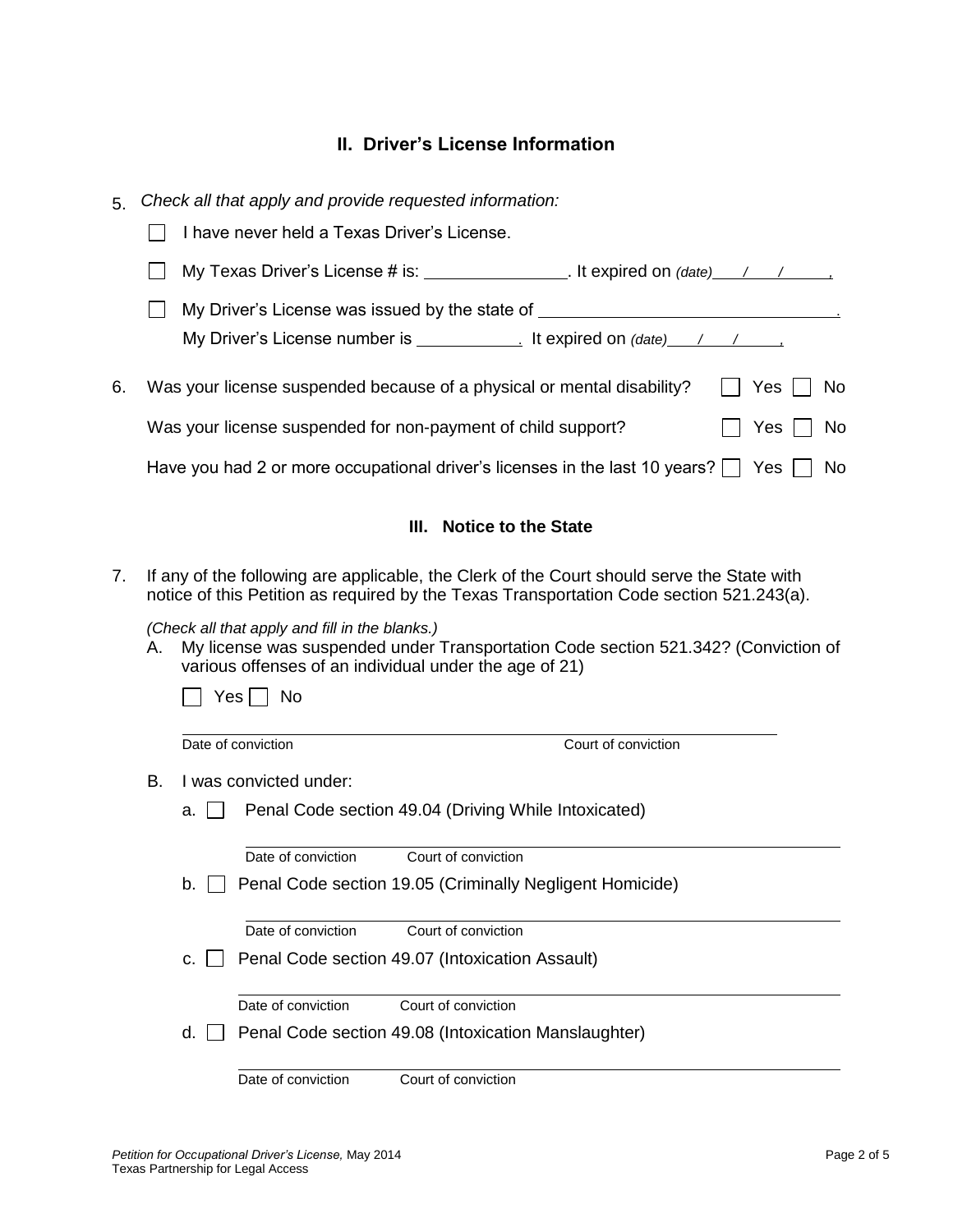#### **IV. Suspensions and Charges**

8. Why was your Driver's License suspended? *(Check all that apply and fill in the blanks):*

A.  $\Box$  I was arrested on  $\Box$  /  $\Box$  and the breath sample I provided registered above 0.08. (date)

B.  $\Box$  I was arrested on  $\Box$  /  $\Box$ , and I did not give a breath sample, as requested. (date) Within the past five (5) years from the date of the arrest that led to your current suspension, have you had a suspension for refusal to give a breath/blood sample or providing a sample with a blood alcohol content greater than .08 following an arrest for DWI?

 $\Box$ YES  $\Box$ NO

- C.  $\Box$  This court convicted me of  $\Box$  on (date)  $\Box$  /  $\Box$
- $D. \Box$  The Texas court determined that I am a "habitual violator of traffic laws."
- $E.$  A Texas court ordered me to go to a Driver Education Program, and my license, permit, and/or driving privilege was automatically suspended for 365 days.
- F. Other *(If you did not check any of the above, why was your license suspended? Be specific.)*

9. I have the following criminal charges *pending*: *(You do not need to list traffic or Class C charges.)*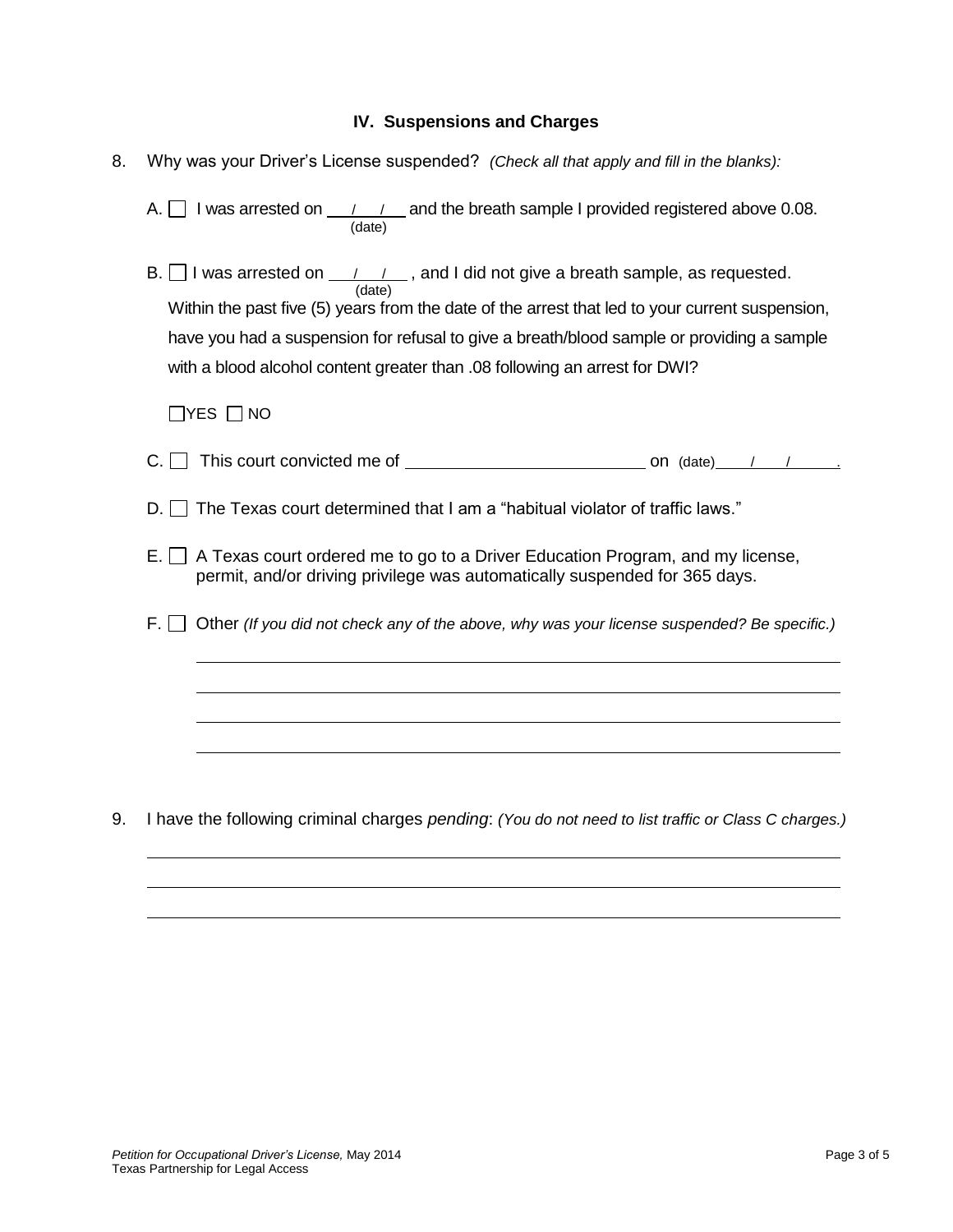## **V. Petitioner's Essential Need to Drive**

|  |       | 10. Why do you need an Occupational Driver's License? (Check all that apply):  |                                                                                                                                                                                                                                |                                                                 |          |                     |                 |               |  |
|--|-------|--------------------------------------------------------------------------------|--------------------------------------------------------------------------------------------------------------------------------------------------------------------------------------------------------------------------------|-----------------------------------------------------------------|----------|---------------------|-----------------|---------------|--|
|  |       | I need an Occupational Driver's License to drive to and from my place of work. |                                                                                                                                                                                                                                |                                                                 |          |                     |                 |               |  |
|  |       |                                                                                | Name of Employer #1: Next and the state of the state of the state of the state of the state of the state of the state of the state of the state of the state of the state of the state of the state of the state of the state  |                                                                 |          |                     |                 |               |  |
|  |       |                                                                                |                                                                                                                                                                                                                                |                                                                 |          |                     |                 |               |  |
|  |       |                                                                                |                                                                                                                                                                                                                                |                                                                 |          |                     |                 |               |  |
|  |       |                                                                                |                                                                                                                                                                                                                                |                                                                 |          |                     |                 |               |  |
|  |       |                                                                                |                                                                                                                                                                                                                                |                                                                 |          |                     |                 |               |  |
|  |       |                                                                                |                                                                                                                                                                                                                                |                                                                 |          |                     |                 |               |  |
|  |       |                                                                                |                                                                                                                                                                                                                                |                                                                 |          |                     |                 |               |  |
|  |       |                                                                                |                                                                                                                                                                                                                                |                                                                 |          |                     |                 |               |  |
|  |       |                                                                                | I need to drive to school. (Fill out below):                                                                                                                                                                                   |                                                                 |          |                     |                 |               |  |
|  |       | School Name:                                                                   |                                                                                                                                                                                                                                | <u> 1980 - Johann Stein, marwolaethau (b. 1980)</u>             |          |                     |                 |               |  |
|  |       |                                                                                |                                                                                                                                                                                                                                |                                                                 |          |                     |                 |               |  |
|  |       |                                                                                |                                                                                                                                                                                                                                |                                                                 |          |                     |                 |               |  |
|  |       |                                                                                | Other (explain): example and the contract of the contract of the contract of the contract of the contract of the contract of the contract of the contract of the contract of the contract of the contract of the contract of t |                                                                 |          |                     |                 |               |  |
|  |       |                                                                                |                                                                                                                                                                                                                                |                                                                 |          |                     |                 |               |  |
|  |       |                                                                                |                                                                                                                                                                                                                                |                                                                 |          |                     |                 |               |  |
|  |       |                                                                                | 11. Driving schedule you are requesting:                                                                                                                                                                                       |                                                                 |          |                     |                 |               |  |
|  |       | <b>Monday</b>                                                                  | <b>Tuesday</b>                                                                                                                                                                                                                 | <b>Wednesday</b>                                                | Thursday | Friday              | <b>Saturday</b> | <b>Sunday</b> |  |
|  | From: | am/pm                                                                          | $\frac{1}{2}$ am/pm                                                                                                                                                                                                            | $\frac{1}{2}$ am/pm                                             | am/pm    | $\frac{1}{2}$ am/pm | am/pm           | am/pm         |  |
|  | To:   | am/pm                                                                          |                                                                                                                                                                                                                                | _____ am/pm   ____ am/pm   ____ am/pm   ____ am/pm   ____ am/pm |          |                     |                 | _____ am/pm   |  |
|  |       |                                                                                | 12. If you are asking the Court to allow you to drive for more than 4 hours per day, explain why below:                                                                                                                        |                                                                 |          |                     |                 |               |  |